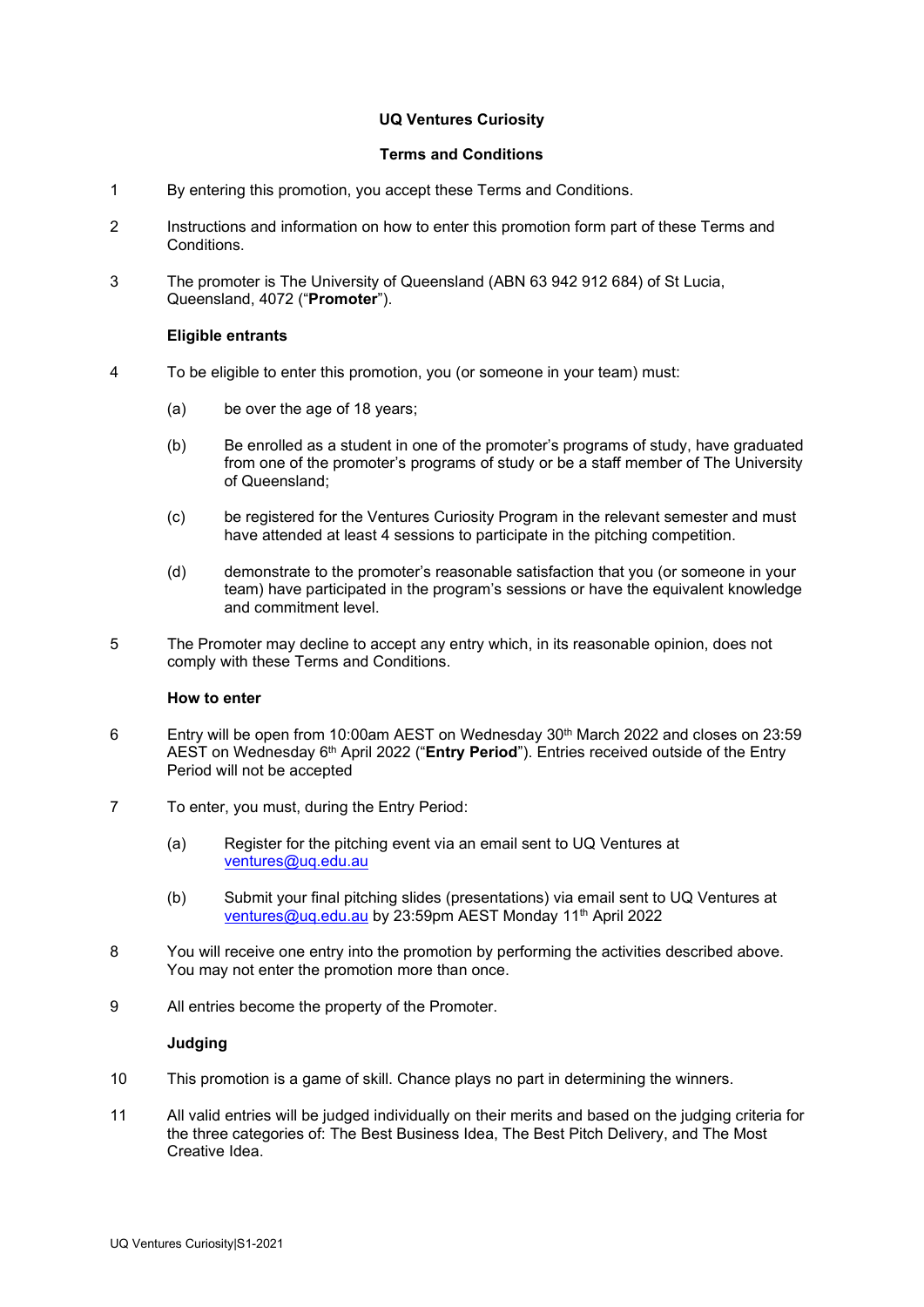(a): The final pitch is an oral presentation of no more than five to ten minutes, which may include audio-visual materials

- 12 Judging will take place during the final pitching event at 10:00am AEST on Wednesday 13<sup>th</sup> April 2022 for the online cohort and at 2:00pm AEST for the in-person cohort at the Ventures Space on the ground floor of the Global Change Institute. Entries will be judged by a panel of two (2) judges for the online cohort and three (3) judges for the in-person cohort. The judges are from the UQ Ventures Statup Community.
- 13 The Promoter will select a panel of two judges for the in-person cohort and one judge for the online cohort
- 14 The judges will judge all valid entries individually on their merits, including using the following criteria ("Judging Criteria"):
	- (a) Pitching Requirements. Address all the key elements of the pitch including name, problem, solution, target customers and team
	- (b) Problem & Solution Clarity
		- (i) Understanding and articulation of problem
		- (ii) Credibility of the solution
	- (c) Quality of the Pitch (Compelling storytelling). The storytelling is compelling and generates a strong desire from the judges and the audience to know more. There is a good consistent flow throughout the presentation and it is engaging
	- (d) Creativity. The idea presented in the pitch is innovative and creative. The idea creatively solves a real-world problem. The idea is new/unique and differs from competitors in the market.
	- (e) Potential. The idea presented has market potential and significant impact. The idea is feasible and realistic.
	- (f) Overall Impression. Presentation and Q&A are clear, concise and effective overview of the venture, product or service. Ability to succinctly respond to judges' inquiries and provide substantive answers.
- 15 The Promoter may decline to accept any entry which, in its reasonable opinion, does not comply with these Terms and Conditions.
- 16 The Promoter's decision in relation to any aspect of the promotion is final and the Promoter will not enter into any correspondence regarding the result of the promotion.

#### **Prize and notification of winners**

- 17 The \$620 total prize in gift vouchers will be distributed the following way:
	- (a) Best Pitch Delivery Winner (Online cohort), \$100 prize;
	- (b) Best Pitch Delivery Winner (Face-to-Face cohort), \$100 prize;
	- (c) Best Business Idea Winner (Online Cohort), \$100 prize;
	- (d) Best Business Idea Winner (Face-to-Face Cohort), \$100 prize;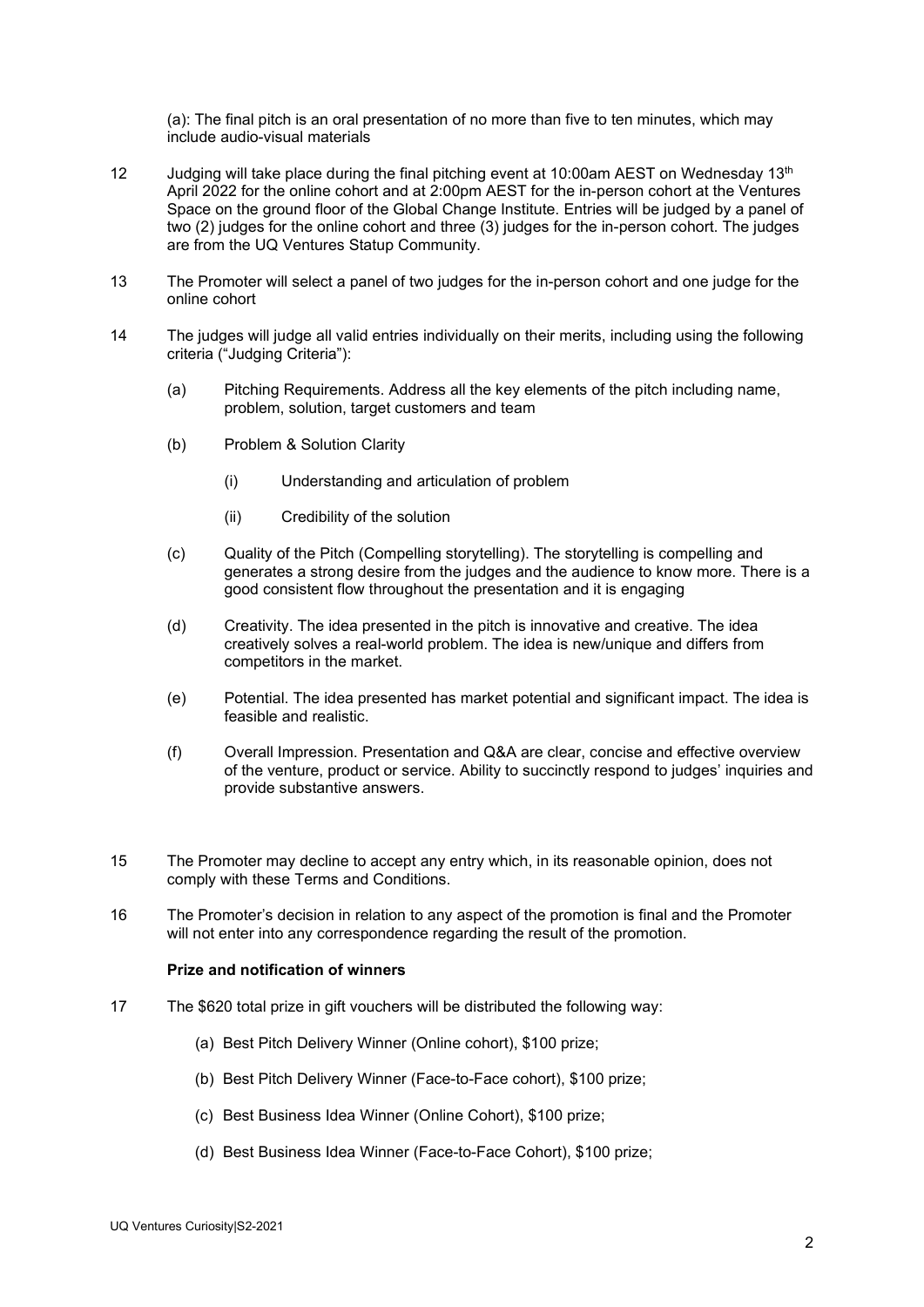- (e) Most creative Idea Winner (Online Cohort), \$110 Prize
- (f) Most creative Idea Winner (Face-to-Face Cohort), \$110 Prize
- 18 Prizes are not transferable and cannot be taken as cash.
- 19 The winners will be announced at the end of the pitching session and prizes will be awarded to the winning teams for the in-person session and via email using the email address provided in the entry form within 24-48 hours after the online winners have been announced
- 20 If the Promoter is unable to contact the winner by 30 April 2022 being a reasonable period after the judging to enable the winner to be found, that winner will forfeit the prize and the prize may be awarded to the next best entry (as determined by the judges). The new winner will be contacted by email using the email address provided on their entry form on or by 1 May 2021.
- 21 The prize will be delivered to the winner in person at the end of the pitching session for the inperson presentations and within 24-48 hours via email for the online presentations
- 22 If any prize becomes unavailable for any reason, the Promoter may substitute a prize of equal or greater value.
- 23 The Promoter accepts no responsibility for any tax implications that may arise for any prize.

### **Intellectual property**

24 You confirm and promise that your entry is original and does not infringe the intellectual property rights of any third party. You agree that the Promoter has an unrestricted, irrevocable, transferable, right and licence to use and modify your entry including for promotional purposes without the payment of any further fee or compensation or further reference to you, and that the Promoter can authorise other people to do any of these things. If requested by the Promoter, you agree to sign any further documentation required by the Promoter to give effect to this arrangement. To the extent permitted by law, you unconditionally and irrevocably consent to the Promoter modifying your entry as described in this clause, agree that the Promoter is not required to attribute you as author of the entry, and consent to any other act or omission that would otherwise infringe any moral rights in your entry.

### **Withdrawal from promotion**

25 You may withdraw from the promotion at any time before notification of the winners by notifying the Promoter on (07) 3365 1958. If you withdraw from the promotion, the Promoter will remove your entry and will not use your details or entry for media or promotional purposes. If you withdraw from the promotion, you will no longer be eligible to win a prize.

### **Miscellaneous**

- 26 Entries which, in the opinion of the Promoter, are incomplete, incorrect or incomprehensible, contain defamatory or offensive content or infringe intellectual property rights are not eligible to win and may be removed from the promotion and the relevant entrant will be disqualified.
- 27 The Promoter may, in its absolute discretion, disqualify you if, in the opinion of the Promoter, you breach these Terms and Conditions, engage in dishonest or unethical conduct in relation to the promotion, manipulate, tamper or interfere with the conduct of the promotion, do not comply with the entry process, or conspire with others to gain an unfair advantage. The Promoter may audit you if it suspects you of having engaged in such breach or conduct.
- 28 The Promoter may request information from you relevant to entry or participation in the promotion, such as proof of residency or age. The Promoter may, in its absolute discretion,